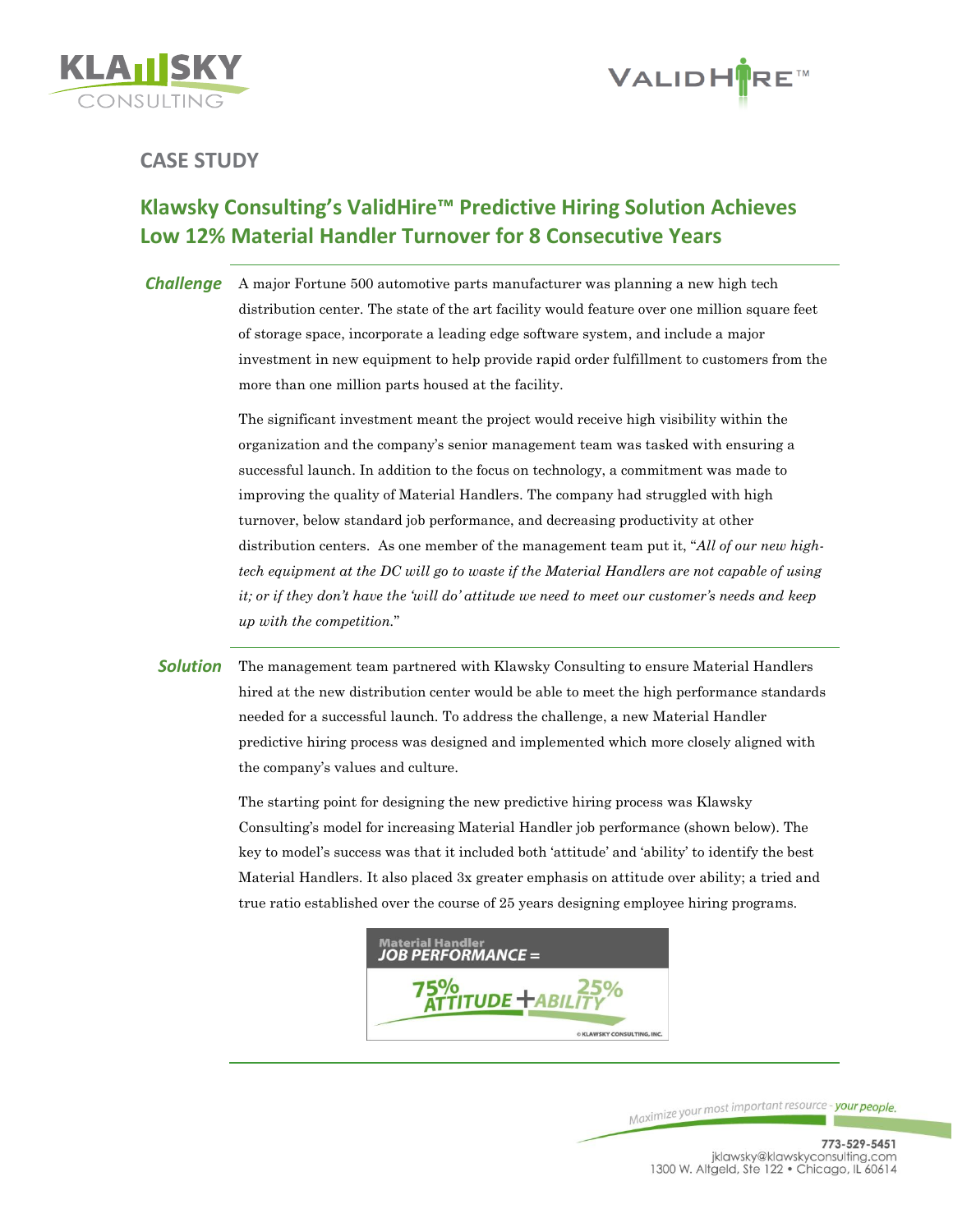



The new approach, grounded in much more accurate predictors of job success, replaced the company's 'traditional' interview process which relied too much on 'impressions' and 'gut feelings' to make hiring decisions.

Positive results were almost immediately evident with the new process; company managers said they now understood that a major source of their turnover and performance problems was related to hiring the wrong quality of new hires. In manufacturing terms, they had been starting with the wrong 'raw materials' with the people they previously hired. That starting point made it extremely difficult for them to reach their performance goals, no matter how many attempts they made to increased compensation, benefits, etc.

To ensure the 'ability' component of the model was accounted for, a simple 'quality control test' was also added to the hiring process. That test was used to identify candidates who were capable of meeting minimum job requirements. Candidates who weren't capable of passing the test were not a good match for the job; so were encouraged to reapply at a later date.

**Specifics** • 1+ Million Square Foot DC

- 1 Million company parts in DC
- Average of 70 Material Handlers at DC
- *Results & ROI* 8 consecutive years averaging 12% turnover since the new hiring system was implemented in 2008.
	- Within 4 months, the results were so significant that the process was implemented nationwide at all remaining DC's.
	- Savings from reduced turnover costs alone were enough to justify the investment in the new process, achieving an ROI of less than 6 months.



### **Reduced Turnover Costs**

Maximize your most important resource - your people.

*Turnover cost = \$12,000 (50% of Material Handler annual salary)*